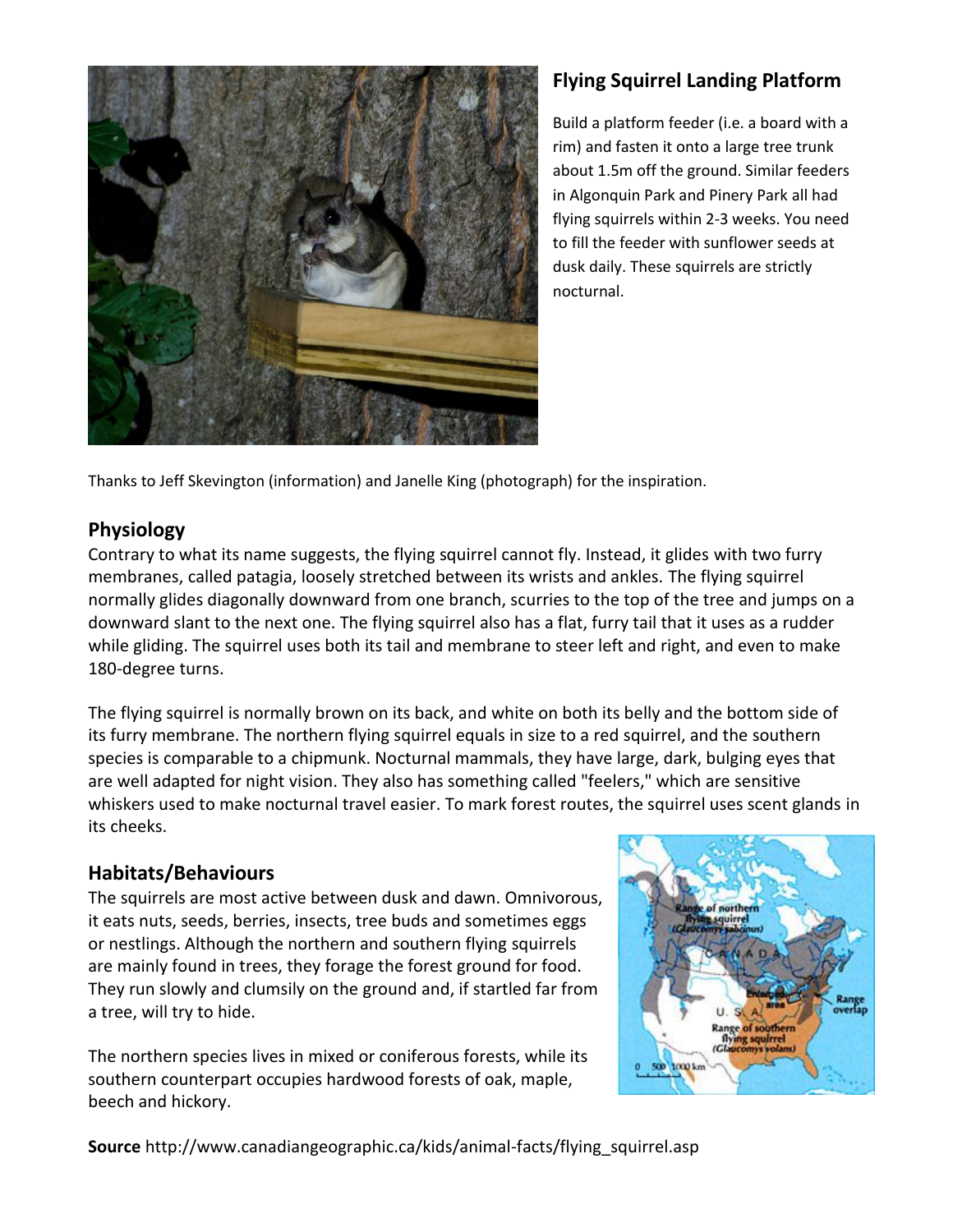### **ASSEMBLY OF SQUIRREL BOX**

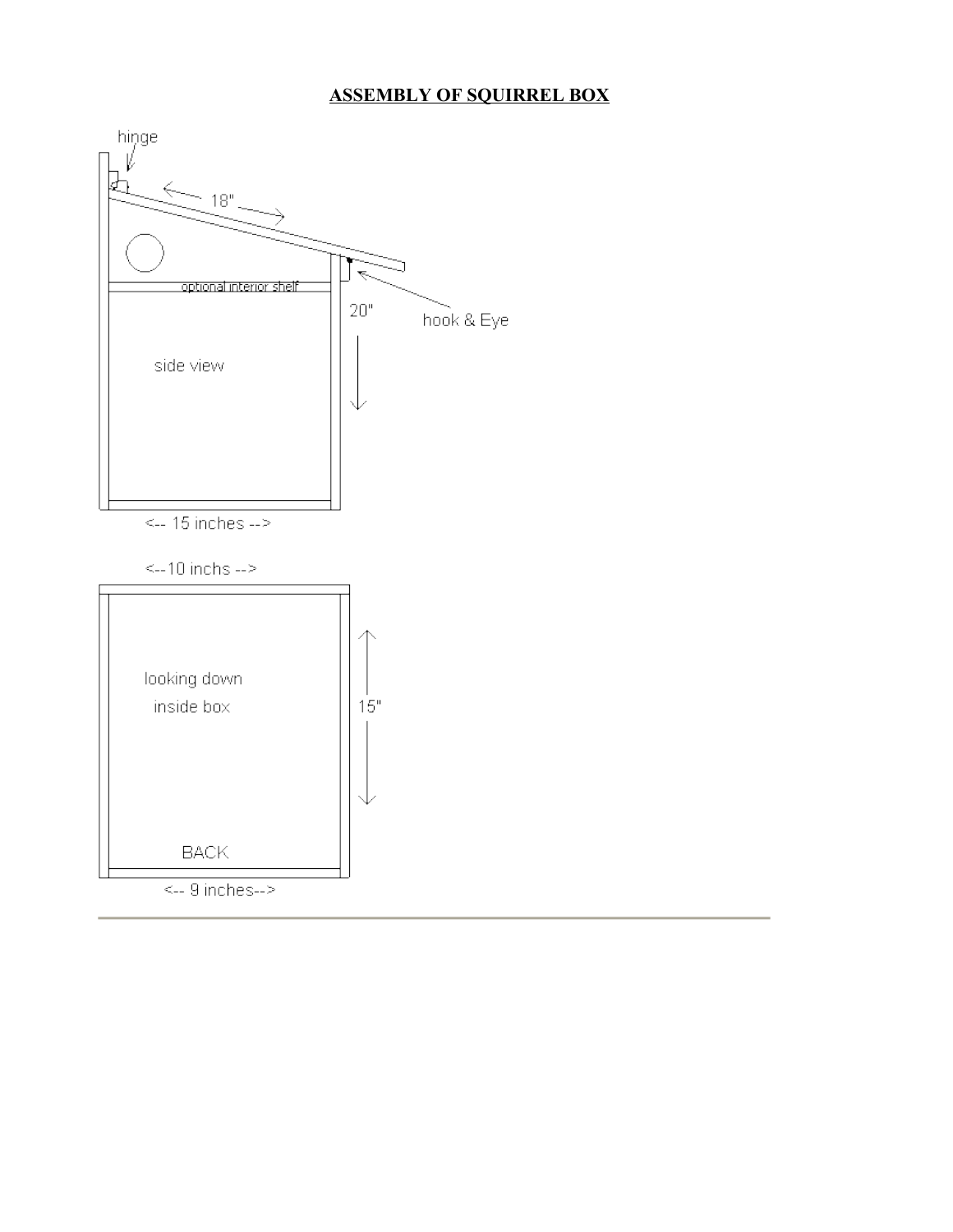#### **CUT OUT THE FOLLOWING PIECES FOR SQUIRREL BOX**



\*may cut longer if you wish an extension piece on bottom to have for mounting in addition to the 3" space at the top.